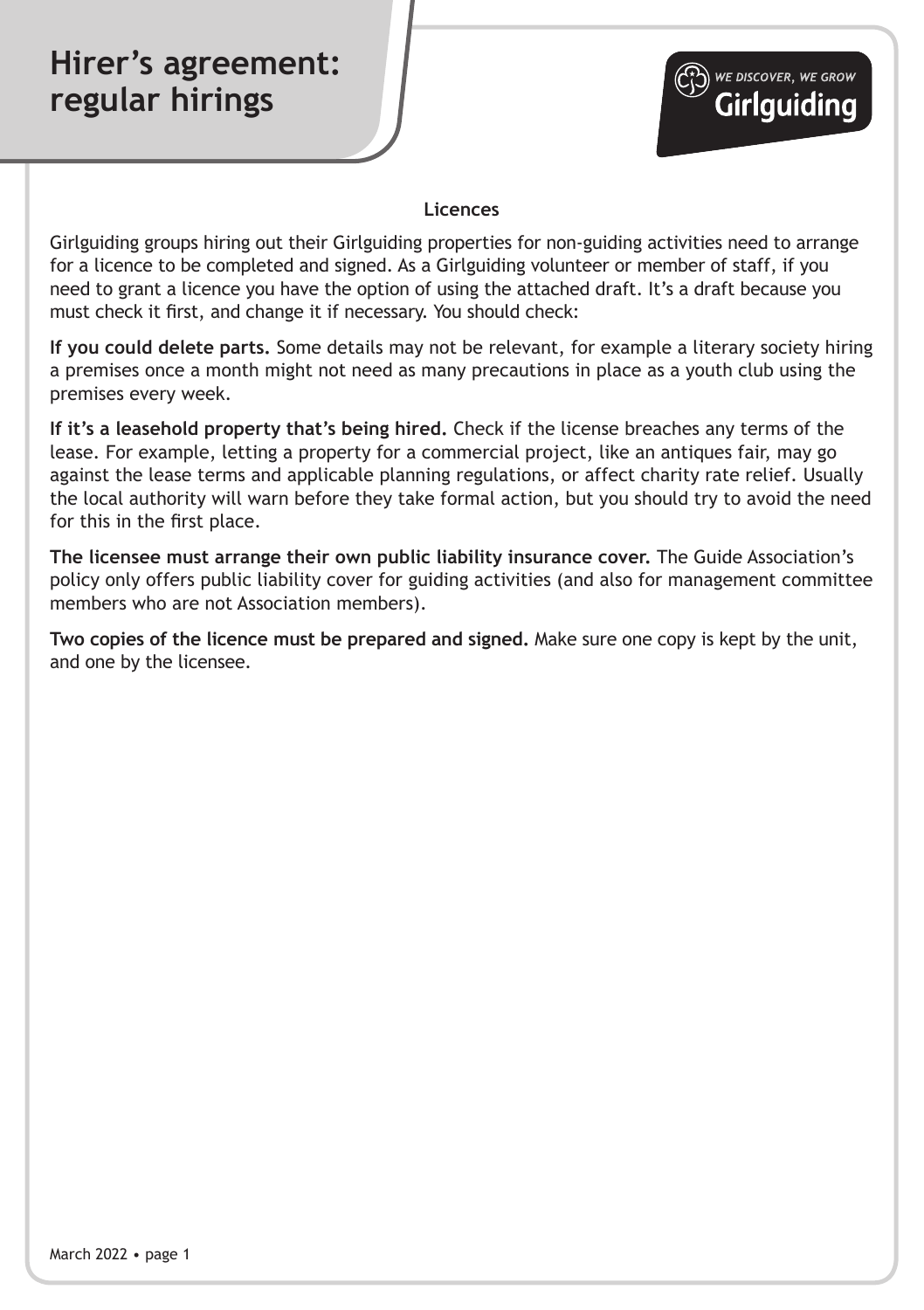## **Model draft licence for Guide premises (regular hirings)**

Note 1:insert full name of Guide unit or area

- Note 2:insert an address to which the Licensee can send or deliver notice to end the Licence, which may be the address of the building or a private address if felt to be more secure
- Note 3:insert full names and addresses of representative(s) of the Licensee

Note 4:give name of the Licensee - i.e. club/institute/playgroup

Note 5:give address of Guide Hut etc.

Note 6:e.g. a nursery school, dancing lessons, playgroup

Note 7:insert period of notice e.g. one month

Note 8:insert name of signatory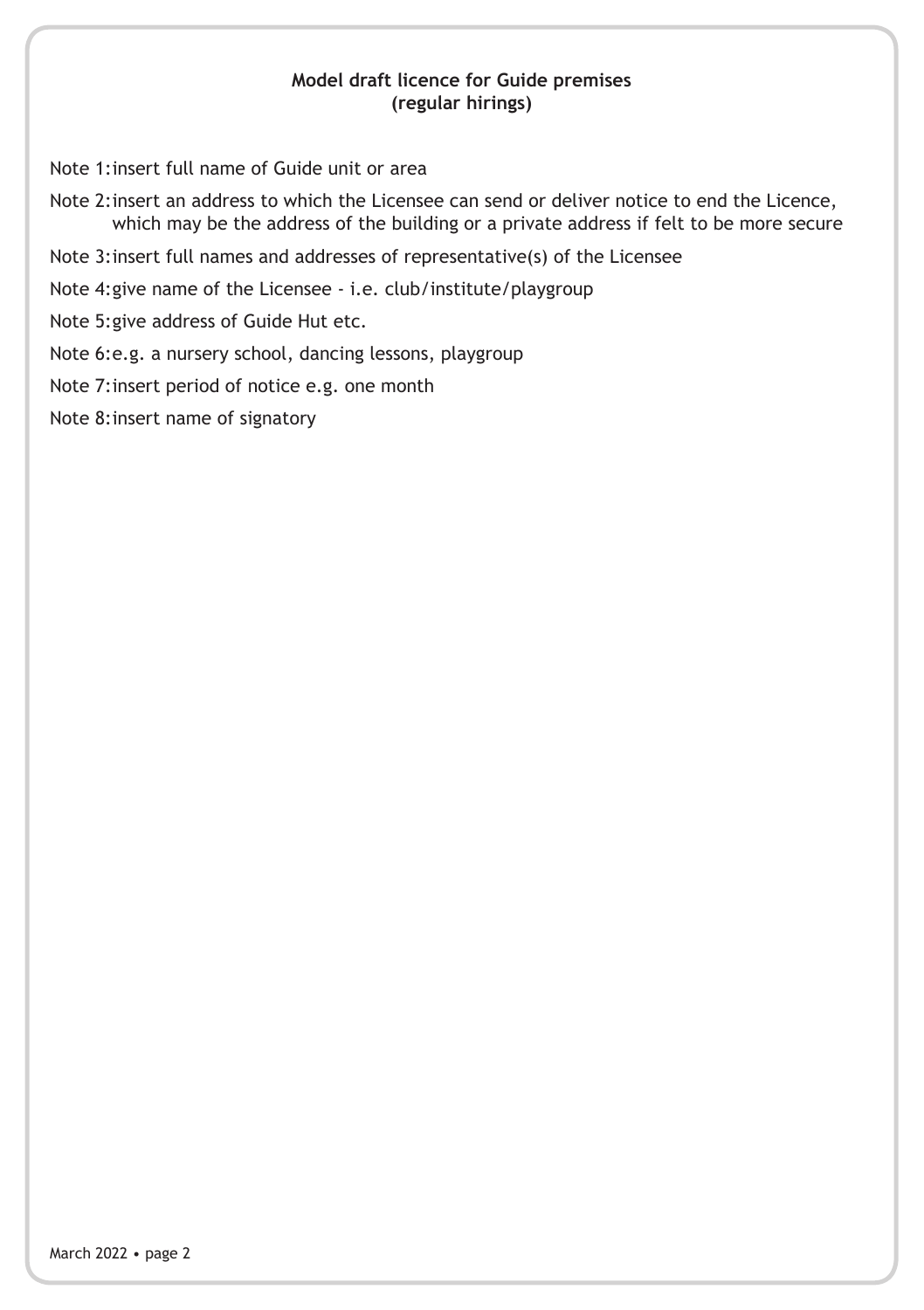## **The Guide Association Licence for regular hiring of premises**

| which is its address for service of notices ('the Licensor')                                                                                                                                                                                   |
|------------------------------------------------------------------------------------------------------------------------------------------------------------------------------------------------------------------------------------------------|
|                                                                                                                                                                                                                                                |
|                                                                                                                                                                                                                                                |
|                                                                                                                                                                                                                                                |
| ('the Licensee') of the other part                                                                                                                                                                                                             |
|                                                                                                                                                                                                                                                |
| Whereby it is agreed as follows<br>1. The Licensor hereby licenses and authorises the Licensee to enter upon and have the use of                                                                                                               |
|                                                                                                                                                                                                                                                |
| ('the Premises') for the purpose mentioned in Clause 3(4) hereof between the hours                                                                                                                                                             |
|                                                                                                                                                                                                                                                |
| (both days inclusive) (complete as appropriate)                                                                                                                                                                                                |
|                                                                                                                                                                                                                                                |
| 2. The licence fee shall be at the rate of £ _______ for every week for the period of this Licence                                                                                                                                             |
|                                                                                                                                                                                                                                                |
|                                                                                                                                                                                                                                                |
| 3. In consideration of this Licence the Licensee hereby agrees as follows :-                                                                                                                                                                   |
| (1) To pay the licence fee in accordance with clause 2 whether the same be demanded or not                                                                                                                                                     |
| (2) To refund to the Licensor all charges for gas or electricity consumed by the Licensee<br>on the premises                                                                                                                                   |
| (3) To refund to the Licensor any increase in the national non-domestic rate (or its<br>equivalent) or water rates or other rates or charges occasioned by the use by the<br>Licensee of the premises for the purpose permitted by clause 3(4) |
| and for no other purpose                                                                                                                                                                                                                       |
| (5) Not to use the premises for any purpose other than the permitted use and not to cause<br>or allow to be caused any damage to the Premises or any part thereof or to the fixtures<br>fittings furniture and effects therein                 |
| (6) To exercise the rights hereby granted and to ensure that the same shall be exercised<br>in such manner as to cause as little damage as possible and to make full compensation<br>for any damage which is caused                            |
| (7) Not to conduct their activities or exercise the rights hereby granted in any way which<br>interferes with or adversely affects the enjoyment of the Premises by the Licensor or<br>by others authorised by the Licensor                    |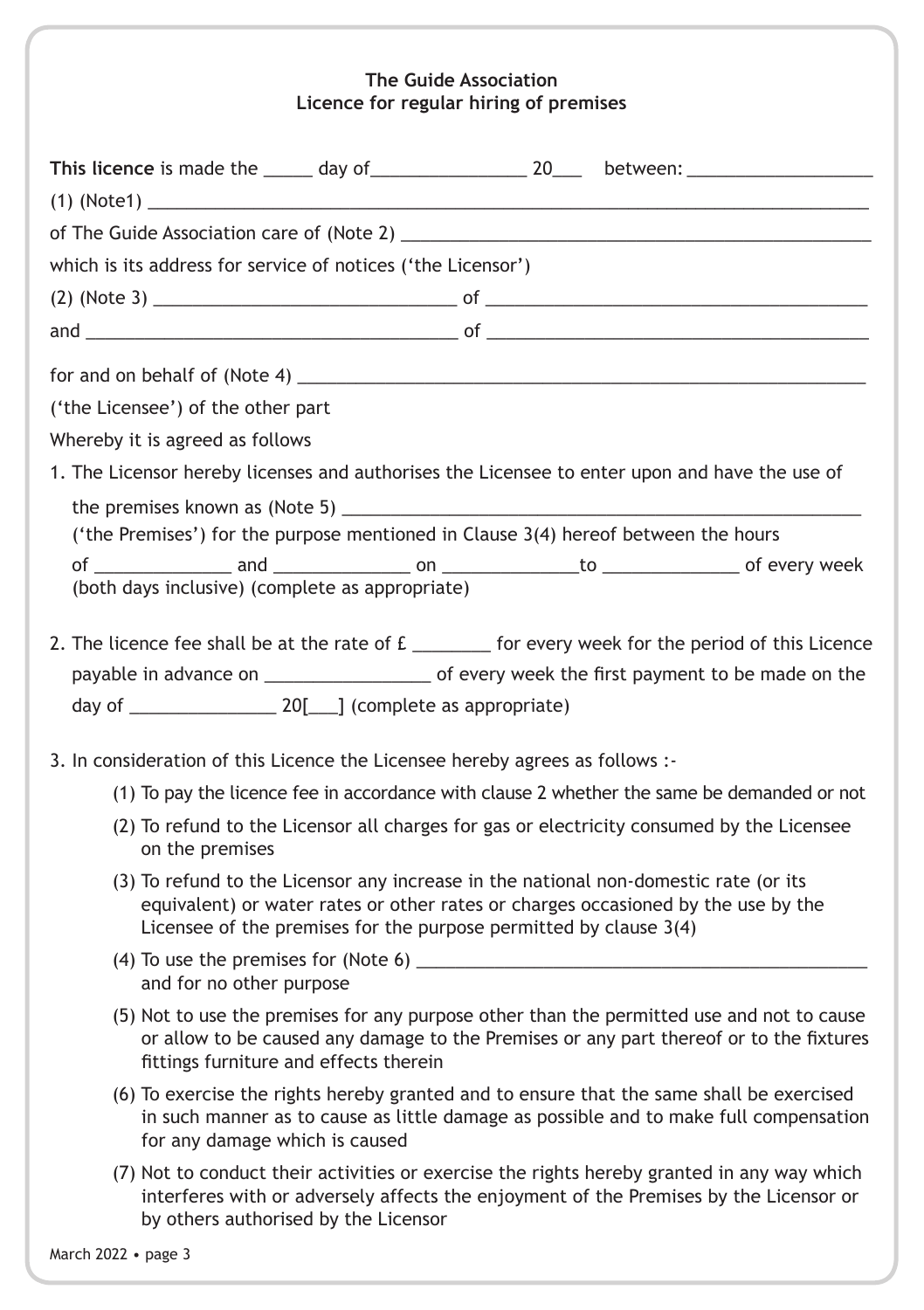- (8) To use their best endeavours to expel any persons trespassing on the Premises during the periods referred to in Clause 1
- (9) To keep the Premises clean and tidy and clear of litter
- (10) Not to allow the rights to be exercised by any person other than by members of the Licensee
- (11) Not to sub-licence or part with the rights hereby granted or any of them
- (12) Not to assign the benefit of this Licence
- (13) To issue each member of the Licensee with a card or certificate of membership or some other written form of authority which is to be produced if and when required by any representative of the Licensor (delete if not required)
- 4. (1)(a) Neither the Licensor nor any trustee for the Licensor nor The Guide Association nor the unit shall be liable to the Licensee or to the members of the Licensee or any other person exercising the rights hereby granted at the invitation of the Licensee for any personal injury damage loss or inconvenience howsoever or whatsoever caused to them or to any property brought by any person upon the Premises
	- (b) It is the intention of and agreed between the parties hereto that the License and its members and any other person exercising the rights at the invitation of the Licensee or its members shall do so at the risk of the Licensee and its members
	- (c) The Licensee agrees to indemnify the Licensor against all claims (as defined in Clause 4(2) below) by any lawful visitor to the premises who shall have entered thereon for the purpose (in whole or in part) of lawfully visiting the Licensee or its members or any of them or who shall have entered thereon with the permission of the Licensee or its members or any one of them
	- (2) The Licensee hereby covenants to keep the Licensor the trustees for the Licensor and The Guide Association and its or their employees or agents and all those authorised by the Licensor to use the premises indemnified against all claims (meaning all demands or liabilities in respect of damage loss or injury of any description other than those arising out of any act or omission of the Licensor or its trustees or The Guide Association and its or their employees or agents and all those authorised by the Licensor) which may be brought against or occur to or affect the Licensor or such persons as aforesaid or their property and which arise from or through the exercise of any of the rights hereby granted or the non-observance of any of the terms of this Licence whether express or implied
	- (3)(a) The Licensee hereby covenants effectively to insure the Licensee and all its members and all their lawful visitors against all claims arising from the exercise of the rights or from any negligence or default (including any breach or non-observance of any of the terms of this Licence whether express or implied) in connection with the rights or with the Premises or any activity thereon (whether authorised or not) for a limit of Indemnity of not less than five million pounds each and every claim and so as to fully satisfy all claims for which the Licensee and its members or other persons as aforesaid may be liable whether under this Licence or otherwise
		- (b) On demand the Licensee shall produce the policy and the last receipt to the Licensor before the Licence comes into operation and if so requested use best endeavours to secure that the interest of the Licensor be endorsed on such policy
		- (c) If the Licensee fails to produce such policy or a valid cover note the Licensor may suspend the operation of the Licence until either is produced